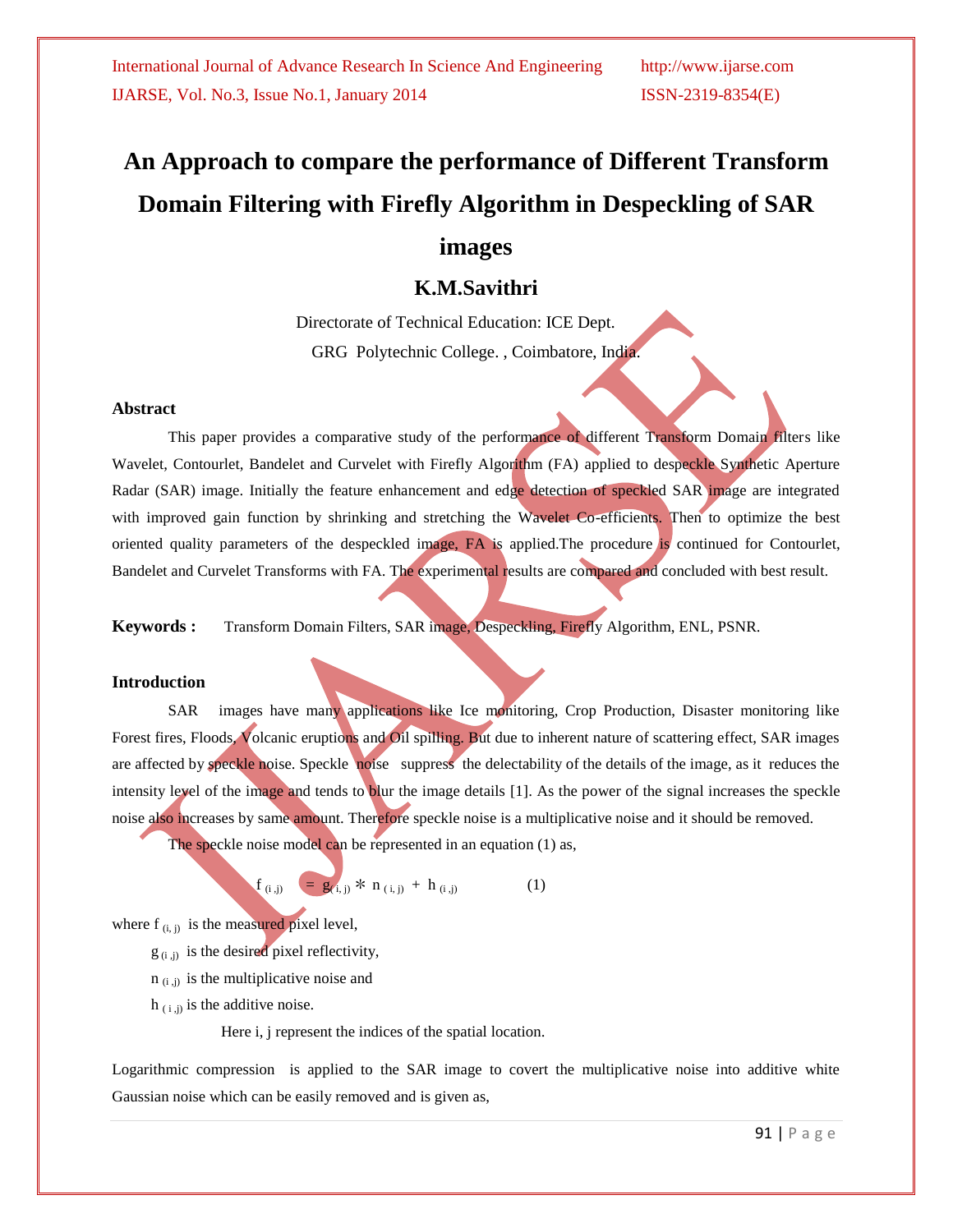$log [f_{(i,j)}] = log [g_{(i,j)}] + log [n_{(i,j)}]$  and rewritten as,

$$
D(i, j) = X(i, j) + Y(i, j)
$$
 (2)

where log  $[f_{(i,j)}]$  is denoted as D (i, j) and the terms log  $[g_{(i,j)}]$  and log  $[n_{(i,j)}]$  are denoted as  $X(i, j)$  and  $Y(i, j)$  respectively.

Researchers developed many techniques to retain the image details by filtering the speckle noise. Multiple Look Processing on the SAR image in frequency domain [2] and averaging statistically dependent looks on the same scene is one of the techniques employed. This technique enhances the image resolution at the expense of blurring. Later on the speckle reduction by the spatial filtering have been developed using Median, Lee, Frost and Kaun filters. These type of filters have low computation complexity but blur the edges of the image with single scale representation either time or frequency [3]. Also in single scale representation, it is difficult to differentiate signal from noise. However it is an unsolved problem and no comprehensive method to solve all the constraints taken into consideration. Transform domain filters overcome all the limitations with high efficiency. Over last decade, researchers developed many multi-scale Wavelet, Contourlet, Bandelet, Curvelet and combination of two transforms methods for noise reduction and feature enhancement  $[4] - [9]$ .

The rest of the paper is organized as follows. Section II describes the different Transforms applied for smoothening SAR image. Despeckling and feature enhancement of the image by improved gain function and Firefly Algorithm employed to optimize the parameters of the despeckled SAR image are discussed in section III. Section IV explains the Adaptive Despeckling and Enhancement of SAR image. The experimental results and analysis of comparison is dealt in section V. Section VI ends with conclusion.

### **II TRANSFORMS**

Transform domain speckle removal process with edge preservation overcome the limitations existed in the previous techniques with Spatial filtering.

### **A.Wavelet transform**

Wavelet transform is the inheritance and development of traditional Fourier transform. Wavelet transform is a basic and powerful tool acts on the despeckling of SAR images because of its properties of time and frequency localization, multiresolution, sparsity and decorrelation. Wavelet transform method is practically very flexible and very much suitable in image denoising and enhancement. The application of Wavelet transform is essential in image processing and classified into three classes as Continuous, Discrete and Multiresolution based discrete wavelet transform[10]-[11].

### **B.Contourlet Transform**

The preservation of the edges should be definitely made while despeckling of SAR images. In order to effectively capture image edges and contours, Do and Vetterli proposed a multi-scale and multidirectional image representation method using Contourlet Transform [12] – [15]. The Contourlet transform exploits smoothness of contour effectively by considering a number of directions following the contours. It is observed that the basic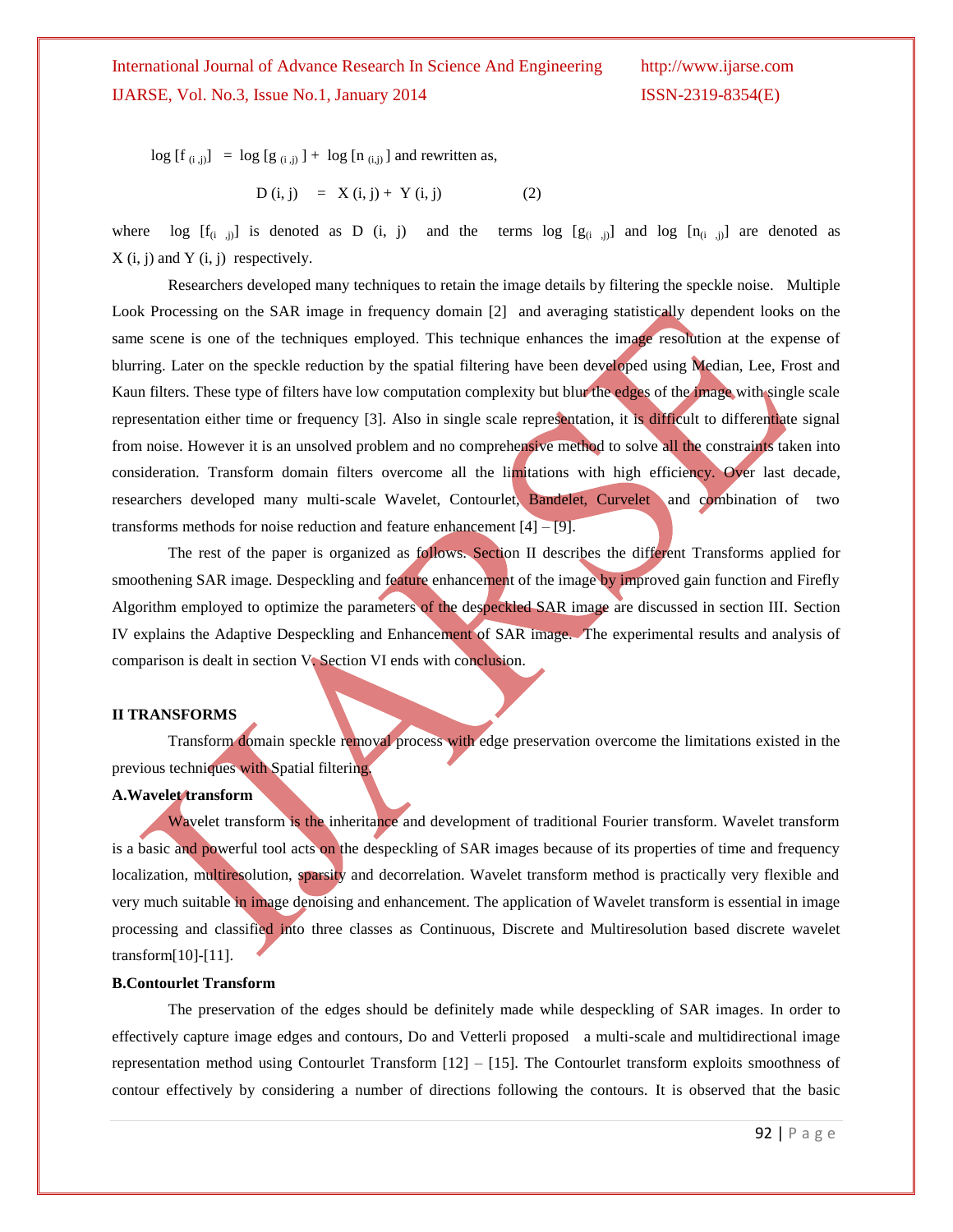wavelet transform is adapted to point singularities with a problem of orientation selectivity. This major drawback is overcome by the Contourlet transform which represents the multi-scale geometric analysis.

### **C. Bandelet Transform**

In image processing or image representation the geometry regularity is the challenging one. Edges with sharp image transition are very difficult to be represented in an image. To achieve better representation some geometric regularity of the functions are applied but not possibly obtained using Wavelet or Fourier basis. On further development, Bandelet basis was introduced for the optimal geometric representation of digital images in discrete domain. To estimate the geometric regularity, digital image information is achieved by "Multiresolution analysis", thereby decomposing the digital image using Bandelets and making directional analysis on orthogonal Wavelet coefficients. By the use of wavelet bank with directional orthogonal filters, the orthogonal wavelet coefficients are computed. In directional analysis, the orthogonal directional projection and one dimensional wavelet transform along the direction of the geometry are realized [16]. Each geometric direction leads to a different transform so that an optimal set of filter could be found by the application of optimization technique. In Bandelet transform, 2D wavelet transform on the data and then 1D wavelet transform along geometry are implemented [17]. The signal possesses both orthogonality and symmetry which store energy to an amount as much as possible in the application of image processing.

### **D. Curvelet Transform**

The Curvelet transform was introduced by Candes and Donoho in 2000 and involves the analysis of Ridgelet Transform in step by step procedure. This process is slow and researchers develop a new version with discarding of Ridgelet transform with discarding of preprocessing step of Ridgelet transform so that the redundancy of the transform is reduced with improvement in speed. The importance of Curvelet transform is that it needs only less co-efficients for representation producing a smoother edge than Wavelet edge.[18].Curvelet transform is considered to be the latest development among non adaptive transforms. Curvelet transform provides more space representation of the image with inspired directional elements and better ability to represent edges and other singularities along curve than Wavelet transform<sup>[19]</sup>. Also Curvelet have good geometric feature and variable anisotropy.

### **III DESPECKLING AND FEATURE ENHANCEMENT OF SAR IMAGE**

### **A. Improved Gain Function**

 $\triangleright$  The improved gain function is deliberately achieved by shrinking and stretching the co-efficients of the Wavelet transform. Then thresholding is applied to despeckle the image so that each pixel in an image is replaced if the pixel image intensity level is less than some fixed constant called threshold. Here if a Wavelet sub band coefficients are smaller than a predefined threshold it will be set to zero; otherwise the absolute value shrinks by the value of threshold. This function is known as Soft thresholding. Same as soft thresholding, if a Wavelet sub band coefficients is smaller than a predefined threshold it will be set to zero; otherwise it is kept unchanged, this function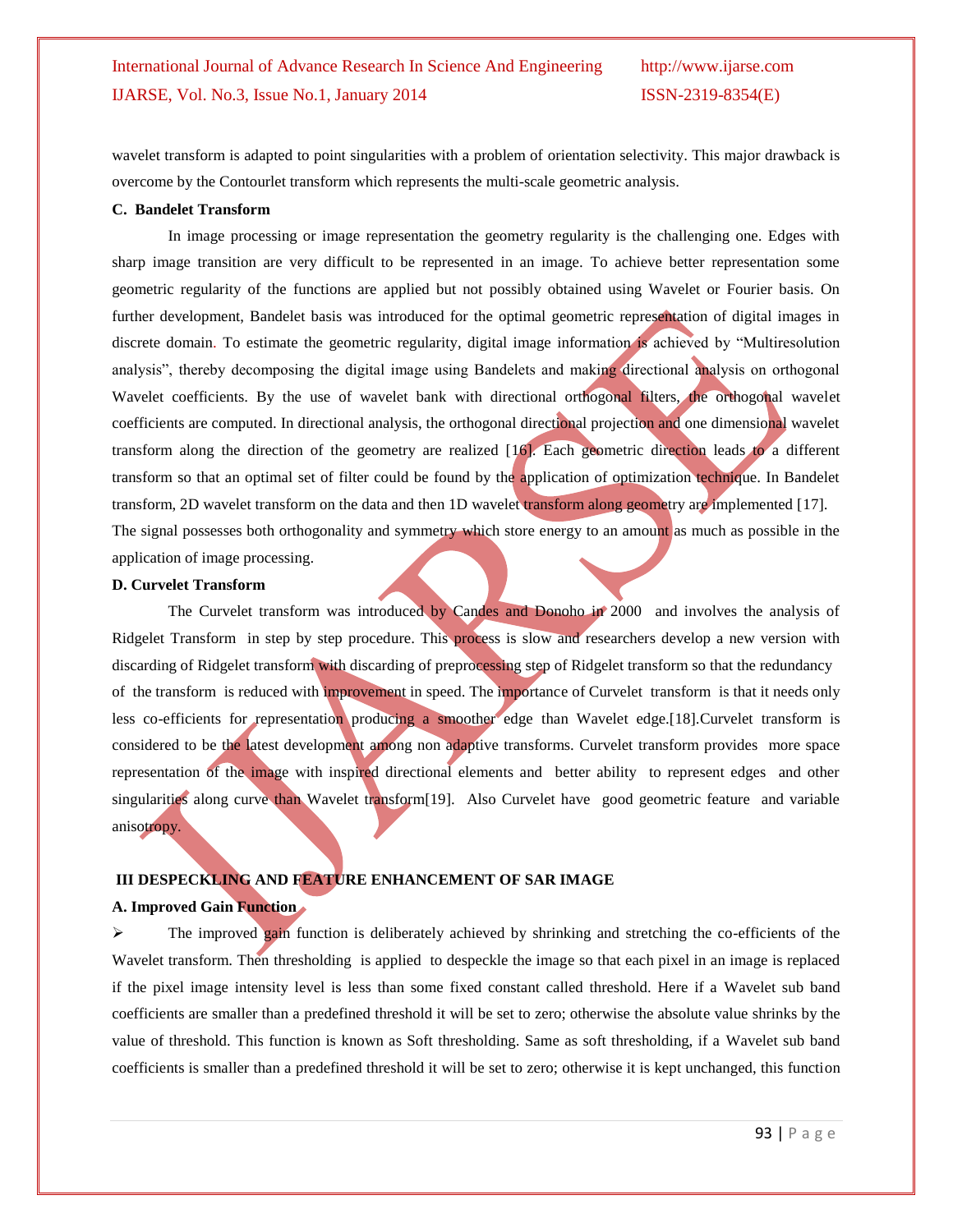is known as Hard thresholding. So it is seen that the thresholding step performs the initial act of image denoising by removing the unaccepted values less than threshold value. Here hard thresholding is applied.

 $\triangleright$  Starck et. al [20] introduced image despeckling using hard thresholding of Curvelet co-efficients represented in Eq. (5) and then Starck et. al [21] proposed the modified method to enhance the edges in an image with improved gain function. Here the gain function  $k_a$  is improved by modifying the bandelet coefficients in order to enhance edges in SAR image. The gain function  $k_a$  is represented as,

 $(3)$ 

$$
k_{\alpha(i,j)} = \begin{cases} \frac{1}{\alpha j} \left(\frac{n}{2\alpha j}\right)^x + \frac{2\alpha j - i}{\alpha j} & , if \ a j \leq i < 2\alpha j \\ \left(\frac{n}{i}\right)^x & , if \ 2\alpha j \leq i < n \\ \left(\frac{n}{i}\right)^y & , if \ i \geq n \end{cases}
$$

where  $j =$  the noise standard deviation

 $x =$  the degree of non-linearity

- $y =$  the dynamic range compression
- a = the normalization parameter

n=a parameter and its value under which coefficient are amplified.

The Eq. (5) works under two conditions that when,

i)  $n = k$  where k is an additional parameter.

ii)  $n = bMc$  with  $b < 1$ . Mc – Maximum bandelet coefficient thus holds of relative band.

This foundation includes three  $T_1$ ,  $T_2$ , and  $T_3$  which meet  $T_1 = aj$ ,  $T_2 = 2T$ ,  $T_3 = n$  and  $T_1 < T_2 < T_3$ .

If  $n = kj$  the gain function is improved effectively but by taking  $k$  as an additional parameter neither reduce the noise nor amplify the noise. Hence hard thresholding is applied in the gain function to enhance the features of SAR image by simultaneously suppressing the speckle by modifying the gain function as in Eq. (5) to Eq. (6) as,



The main disadvantage in the improvement of gain function is to properly selecting the parameters  $T_1, T_2, T_3, x \& y.$ 

### **B. Optimization Technique in Image Enhancement**

Firefly Algorithm (FA) was developed by Xin-She Yang [22] at Cambridge University in 2007. FA is an optimization algorithm inspired by the behavior and motion of fireflies [23].

 Numerous firefly species occupied in the sky produce short and rhythmic flashes in the moderate temperature region. Mostly specific species produce specific pattern. A kind of pattern formed by attraction of male and female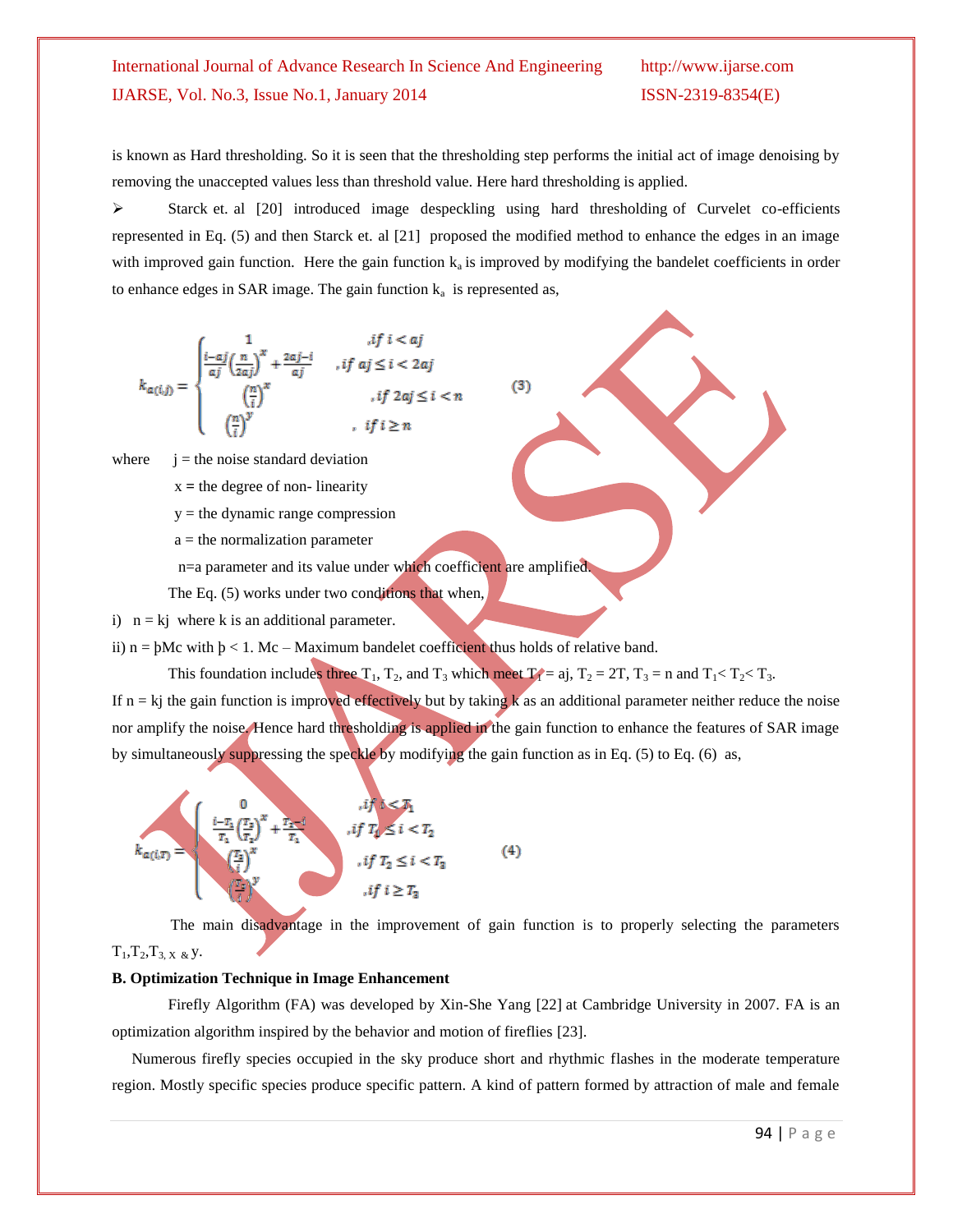species depends upon many factors like the rhythm of the flashes, flash rate and the flash time. Fireflies communicate with each other only at a limited distance normally few hundred meters at night. The light is observed by air and becomes weaker, also the intensity of light decreases as the distance from the light source increases. Firefly Algorithm follows rules as,

 $\mathbf{\hat{B}}$  All the fireflies are unisex that means that one firefly is attracted to other firefly irrespective of their sex.

 Attractiveness and brightness are proportional to each other and so for any two flashing fireflies, the firefly with less brightness tend to move to reach the one which is brighter also decrease with their distance decreases. If the brightness of all fireflies is same they will move randomly.

 $\triangle$  The objective functions determine brightness of a firefly.

 The brightness is proportional to the value of the objective function for a maximization problem. The variation in light intensity and formulation of attractiveness are the main important points in Firefly algorithm since the attractiveness of a firefly is determined by its objective function.

Some initialization has to be made in the FA algorithm including,

1) γ: the light coefficient of absorption

- 2) d: the particular distance from the light source
- 3) s: the domain space.

The attraction of firefly  $i$ , to another brighter firefly  $j$ , is expressed as,

$$
p_i = p_i + A_0 e^{-\gamma d_{ij}^2} (p_j - p_i) + \alpha \, \varepsilon_i
$$

where,  $A_{\alpha} e^{-\gamma d_{ij}^2} (p_i - p_i)$  is due to attraction,  $\alpha$  is a randomization parameter and  $\epsilon_i$  is a vector of a random number uniformly distributed in [0,1]. A<sub>0</sub> is considered as 1 and  $\alpha \in_{i}$  [0, 1]. The parameter γ is a very important factor which determines the behavior of the fireflies. The contrast of attractiveness is characterized by γ and also it determines the speed of convergence. Theoretically  $\gamma \in [0, \alpha]$  but practically its value is reduced to [0, 1] which is determined by the characteristic length ' $\Gamma$ ' of the system to be optimized. In most of the variation of γ is taken between 0.1 and 10.

 $(5)$ 

### *Firefly Algorithm for image Enhancement*

In conjunction with the above algorithm mostly and derivations, the strategy is given below to meet the problem objectiv*e,* 

1) Initial population: total number of image pixels.

2) Max. Gen: intensity variation through iteration.

3) If the previous pixel value is greater than current pixel value after considering the fitness evaluation, which is replaced, depending upon the global intensity values of the image.

4) As attractiveness varies with distance, the boundary value of the window size is considered, any value that crosses the boundary is ignored.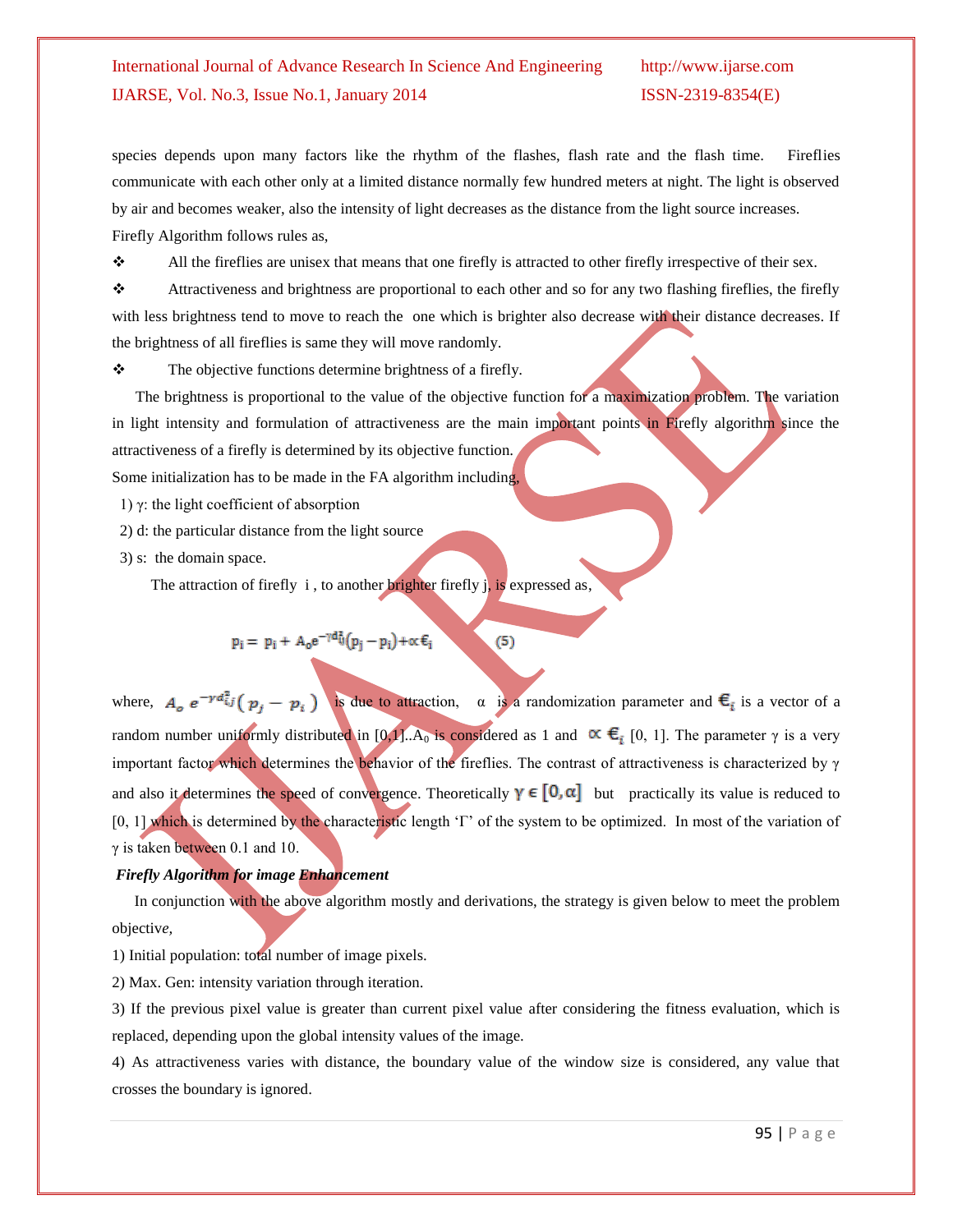5) After each iteration, the global best in consideration in accordance to the window size is updated and the highest intensity value of that iteration is considered for the previous update. The rank of the firefly is updated.

6) The value of the absorption rate is considered to give a smoothing effect for the image and the attractiveness which is then updated according to the rank matrix.

 FA is potentially powerful than a favorable optimization tool [26]. Also FA includes the self-improving process and is better than PSO in terms of convergence time.

Firefly algorithm does not have the record of previous history of better situation for each firefly and this causes them to move regardless of its previous better situation, and they may ended by missing their situations.

### **IV Adaptive Despeckling and Enhancement of SAR image**

The despeckling and enhancement algorithms used for SAR images can be explained as step by step procedure and it is shown in Fig. 1..



### **Fig. 1 Block diagram of the proposed despeckling and enhancement of SAR image.**

The step by step procedure of the block diagram is explained as follows:-

 The original noisy SAR image is applied to the Logarithmic transformation block in which the multiplicative noise is converted into additive Gaussian noise as discussed in equation (2). There the original SAR image,  $I_{(m,n)}$  is changed to  $\Gamma_{(m,n)}$  with removable additive noise where 'm' and 'n ' represents the row and column of the image.

Applying Wavelet transform to  $\Gamma_{(m,n)}$  up to 'n' and 'm' directional decomposition at each level, the Wavelet co-efficients are achieved.

 $\triangleright$  Then thresholding of Wavelet transformed image is performed. Thresholding is applied to the image to despeckle the image so that each pixel in an image is replaced if the pixel image intensity level is less than some fixed constant called threshold. Here if a Wavelet sub band coefficients are smaller than a predefined threshold it will be set to zero; otherwise the absolute value shrinks by the value of threshold. This function is known as soft thresholding. Same as soft thresholding, if a Wavelet sub band coefficients is smaller than a predefined threshold it will be set to zero; otherwise it is kept unchanged, this function is known as hard thresholding. So it is seen that the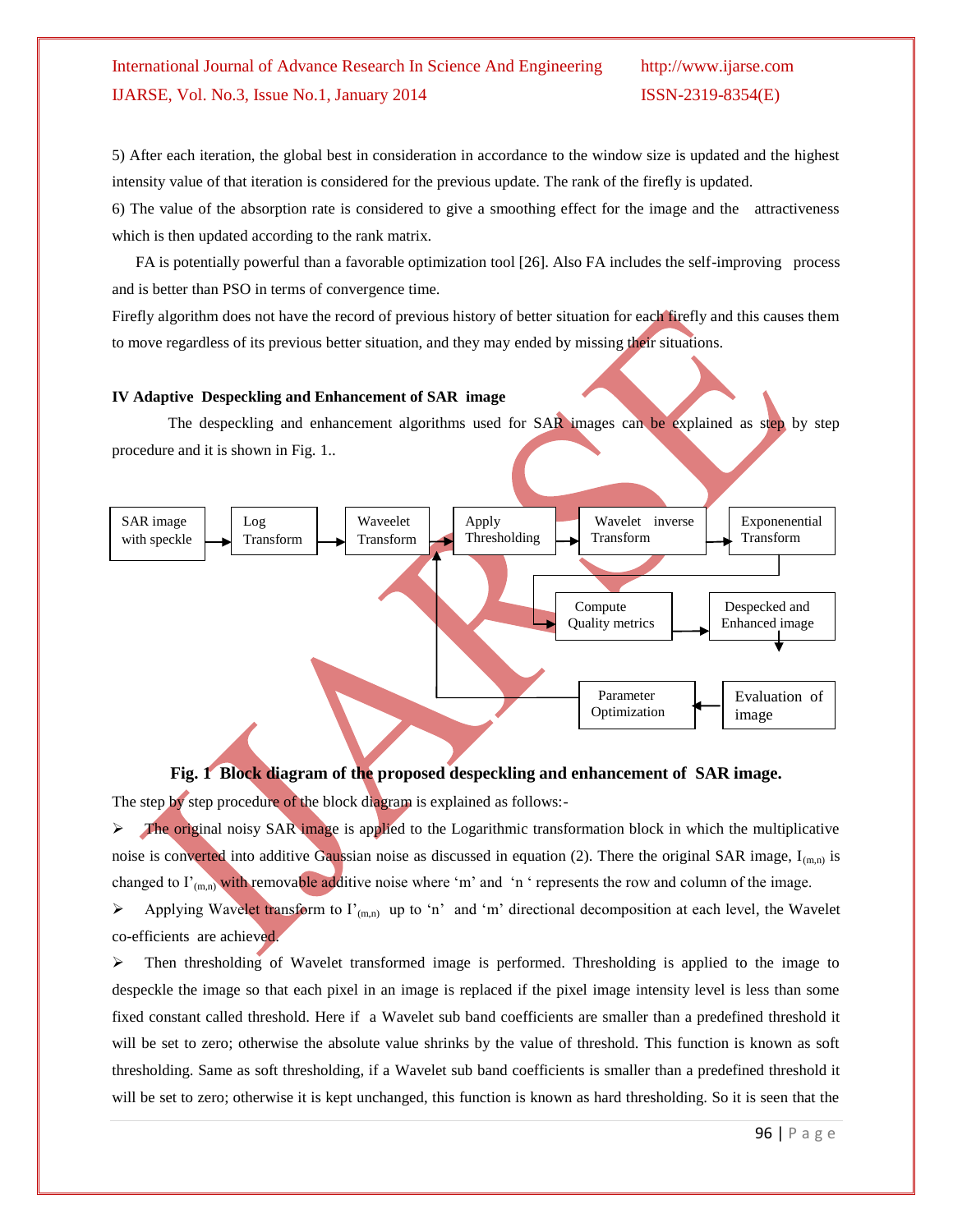thresholding step performs the initial act of image denoising by removing the unaccepted values less than threshold value. Here hard thresholding is applied.

The main disadvantage in the improvement of gain function is to properly selecting the parameters  $T_1, T_2, T_3$  $X \& Y$ . Hence the parameters are optimized using the global search Firefly Algorithm.

- $\triangleright$  The inverse Wavelet transform on the threshold image and exponential transformation is carried over to obtain the despeckled image.
- $\triangleright$  The Quality metrics for the despeckled image are computed.
- $\triangleright$  Each despeckled and enhanced image is evaluated using evaluation function of FA.

Repeat the steps till stop condition of the FA is satisfied. The procedure is repeated with Contourlet, Bandelet and Curvelet Transforms and the results are compared.

### **V. Result Analysis and Discussion**

Image quality is a characteristic of an image that measures the perceived image degradation. In this section, analysis of simulated results of despeckled SAR image is presented. The comparison with the experimental results about despeckling of SAR images with Wavelet,Contourlet, Bandelet and Curvelet domain, all optimized using FA are done. Two noisy images say, the Terrain of Bedfordshire, South East England and Horsetrack near Alburquerque are taken for experimental purpose of despeckling. MATLAB Tool is utilized for implementation and the simulated results are obtained. The performance of the despeckled image is quantitatively determined by measuring all the Quality metrics like Mean Square Error(MSE), Equal Number of Looks(ENL), Speckle Suppression Index (SSI), Speckle Suppression and Preservation Index(SMPI), Edge Save Index Vertical(ESI-V), Edge Save Index Horizontal(ESI-H) and Peak Signal to Noise Ratio(PSNR) of the image. From the graphical representation of parametric results shown in Fig.2, it is evident that Curvelet transform with Firefly has more Despeckling property when compared to Wavelet, Contourlet and Bandelet transforms with FA.



**Fig.2 Graphical representation of Quality parameters. a) MSE for Bedfordshire and Horsetrack images. b) PSNR for Bedfordshire and Horsetrack images.**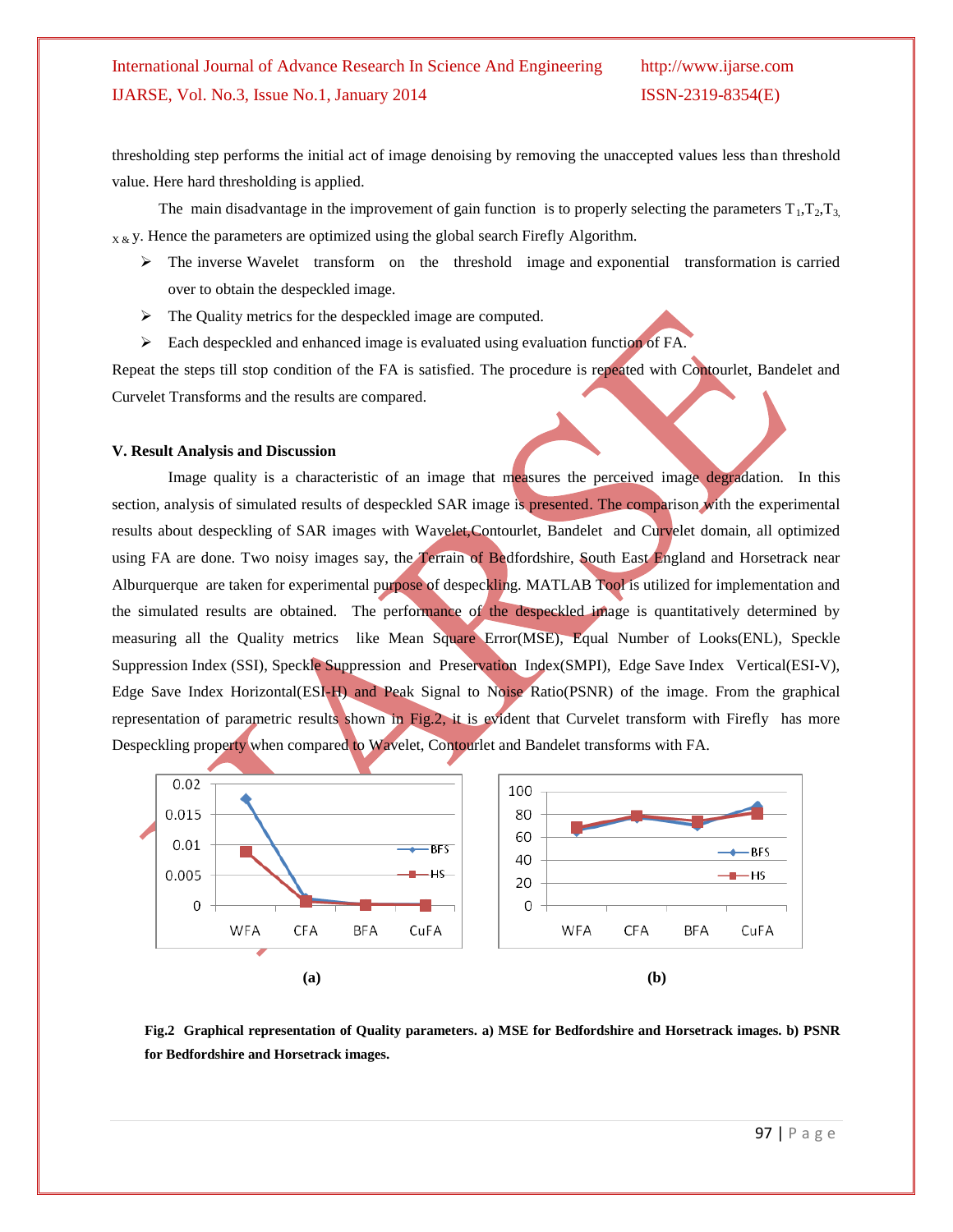The performance of the various despeckling method is compared inTable.1and presented a comparative study of various Transform domain filters in Despeckling of SAR image.

| Image          |              | Wavelet |            | <b>Bandelet</b> | Curvelet |  |
|----------------|--------------|---------|------------|-----------------|----------|--|
|                |              | with FA | Contourlet | with FA         | with FA  |  |
|                |              |         | with FA    |                 |          |  |
|                | <b>MSE</b>   | 0.0177  | 0.0012     | 0.00020         | 0.000193 |  |
| <b>Bedford</b> | <b>ENL</b>   | 6.9365  | 4.4170     | 19.7720         | 4.8084   |  |
| shire          | SSI          | 0.7951  | 0.9964     | 0.8391          | 1.0061   |  |
|                | <b>SMPI</b>  | 0.7945  | 0.9945     | 0.85756         | 1.0003   |  |
|                | ESI-V        | 0.8227  | 0.6856     | 1.0543          | 1.1021   |  |
|                | ESI-H        | 0.5398  | 0.7844     | 0.9360          | 1.2349   |  |
|                | <b>PSNR</b>  | 65.661  | 77.2420    | 70.23           | 85,2742  |  |
|                | <b>MSE</b>   | 0.0090  | 0.0008     | 0.00021         | 0.000147 |  |
| <b>Horse</b>   | ENL          | 5.8381  | 3.9763     | 20.2366         | 3.8283   |  |
| <b>Track</b>   | <b>SSI</b>   | 0.8228  | 0.9970     | 0.7126          | 1.0711   |  |
|                | <b>SMPI</b>  | 0.8218  | 0.9964     | 0.7410          | 0.9478   |  |
|                | <b>ESI-V</b> | 0.9052  | 0.8246     | 0.6192          | 0.7982   |  |
|                | <b>ESI-H</b> | 0.0344  | 1.0946     | 0.6062          | 0.8857   |  |
|                | <b>PSNR</b>  | 68.606  | 78.9093    | 74.021          | 81.3192  |  |
|                |              |         |            |                 |          |  |

**Table. 1 Comparison of Quality parameters of different Transform domain filters for SAR image**

The Despeckling and enhacement algorithm based on Curvelet Transform with Firefly Algorithm compared with other three transform domain such as Wavelet, Contourlet and Bandelet transforms. From Table.1 it is found that the Curvelet Transform with FA produces better result by referring the Quality parameters MSE and PSNR which determines the noise reduction in despeckled SAR image. Here MSE is much reduced to .000193 for Bedfordshire and 0.000147 for Horsetrack SAR images. Likewise PSNR is much improved to 85.2742 using Bedfordshire and 81.3192 with Horsetrack SAR images among all transform domain filters.

### **VI Conclusion**

In this paper, an adaptive method of speckle reduction and feature enhancement for SAR images based on Wavelet transform with Firefly algorithm have been proposed. An improved Quality metrics of the image is developed to integrate the speckle reduction with feature enhancement, by nonlinearly shrinking and stretching the co-efficients of Wavelet transform and optimized the parameters using Firefly Algorithm. The Firefly algorithm is applied to make the speedy convergence and avoid premature convergence in optimizing the parameters. The result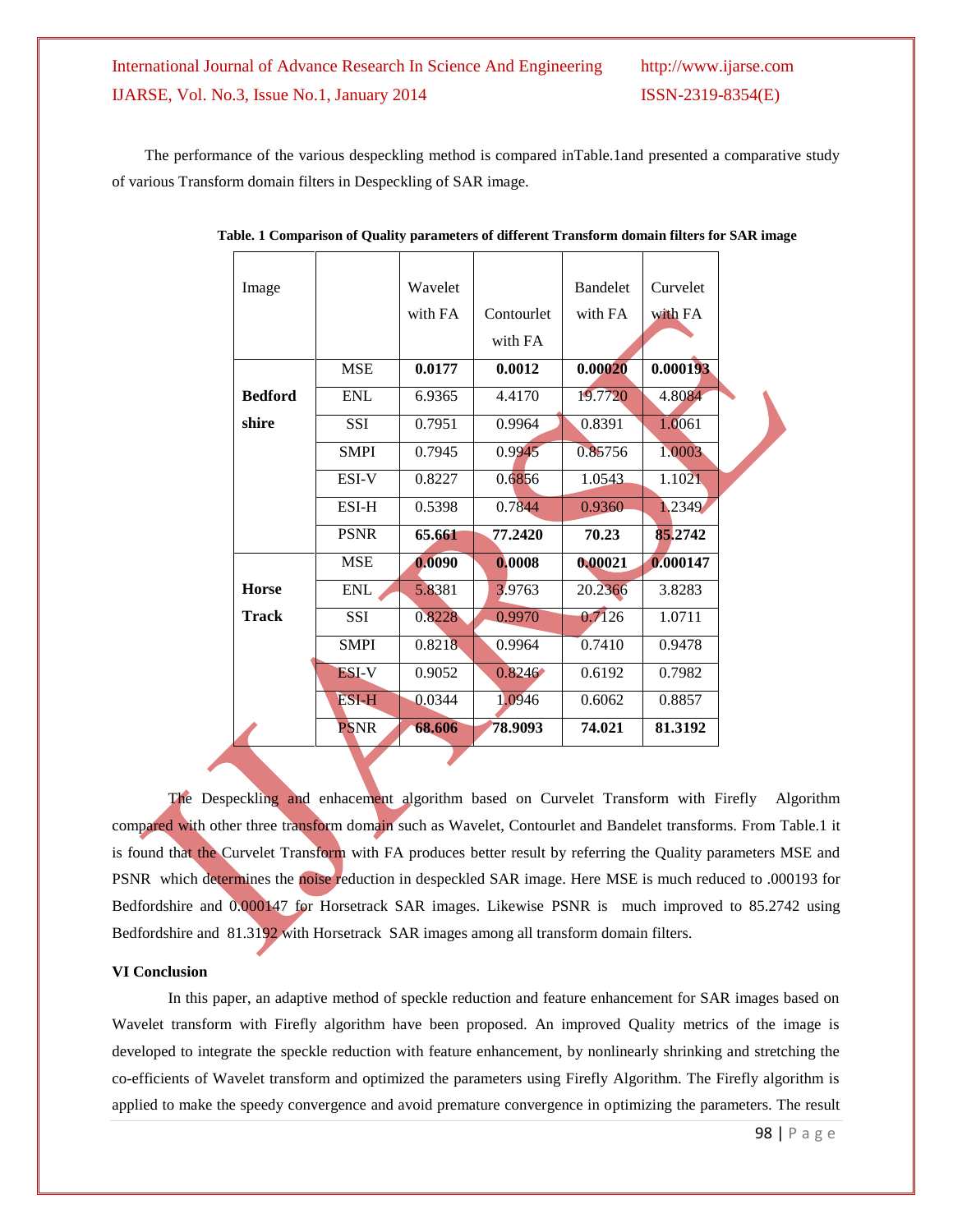is compared with Despeckling of SAR images using Contorlet, Bandelet and Curvelet transforms with Firefly Algorithm. After the analysis, it is concluded that the simulated and real SAR images were despeckled and their feature were enhanced which provide excellent performance of despeckling with Curvelet transform with Firefly Aour provides superior result compared to Wavelet, Contourlet and Bandelet transforms. This is computationally expensive due to iterative operation of Firefly Algorithm and improved version may be adopted by parallel operation which will reduce the computation time effectively and can be taken as future work.

### **References**

- 1.J.W.Goodman and J.Opt.Soc.Amer, "Some fundamental properties of Speckle," Journal of Optical Society of America, vol. 16, no. 11,pp 1145 – 1150,1976.
- 2.Tinku Acharya, Ajoy K Ray, Image processing: Principles and Application, Willy-International Interscience NewJercey,2005.
- 3. A.Polesel, G.Ramponi and V.J.Mathews,"Image Enhancement via adaptive unsharp masking ", IEEE Trans. Image Processs., vol 9, no.3, pp. 505-510,2000.
- 4. H.Xie, L.E.Pierce and F.T.Ulaby, "SAR speckle reduction using Wavelet denoising and random field modeling," IEEE Trans. Geoscience Remote Sens., vol.40,no.10, pp.2196-2212, 2002.
- 5. R.Eslami and H.Radha, "The Contourlet transform for image denoising using cycle spinning," presented at the Asimolar Conference on Signals,Systems and Computers, Pacific Grove, USA, no.2, pp.1982-1986, 2003.
- 6. Le Pennec E and Mallats, "Sparse image representation by Bandelts", IEEE Transaction on image processing vol.14,no.4,pp. 423 – 438, 2005.
- 7. J.L.Starck, E.J.Candes and D.L.Donoho, "The Curvelet transform for Image denoising", IEEE Trans. Image Process., vol .11, no.6, pp. 670- 684, 2002.
- 8. B.B. Saevarrson , J.R. Sveinsson and J.A. Benedicktsson, "Combined Wavelet and Curvelet denoising of SAR images,". inProc.IGARSS.,vol.6, no.3, pp.4255-4238,2004.
- 9. J.R.Sveinsson and J.A. Benedicktsson, " Combined Wavelet and Contourlet denoising of SAR images," in Proc. IGARSS, vol.3, pp.1150-1153, 2008.
- 10.B.Boashash, editor, "Time-Frequency Signal Analysis and Processing A Comprehensive Reference", Elsevier Science, Oxford, 2003.
- 11.Martin Vetterli and Jelena Koacevic, "Wavelets and Sub band Coding", Prentice Hall, 1995 (Open –Source version).
- 12.M.N.Do and M.Vetterli, "Contourlets : A Directional multi-resolution image representation " ,Proc. IEEE International Conference on Image Processing, no.1, pp. 357-360, 2002.
- 13.M.N.Do and M.Vetterli, " The Contourlet Transform an efficient directional multiresolution image representation", IEEE Trans. Image Processing, vol.14, no.12, pp.2091-2106, 2005.
- 14.M.N.Do and M.Vetterli,"Pyramidal directional filter banks and Curvelets", Proc. IEEE Int. Conference on Image Processing, vol.3,158- 161, 2001.